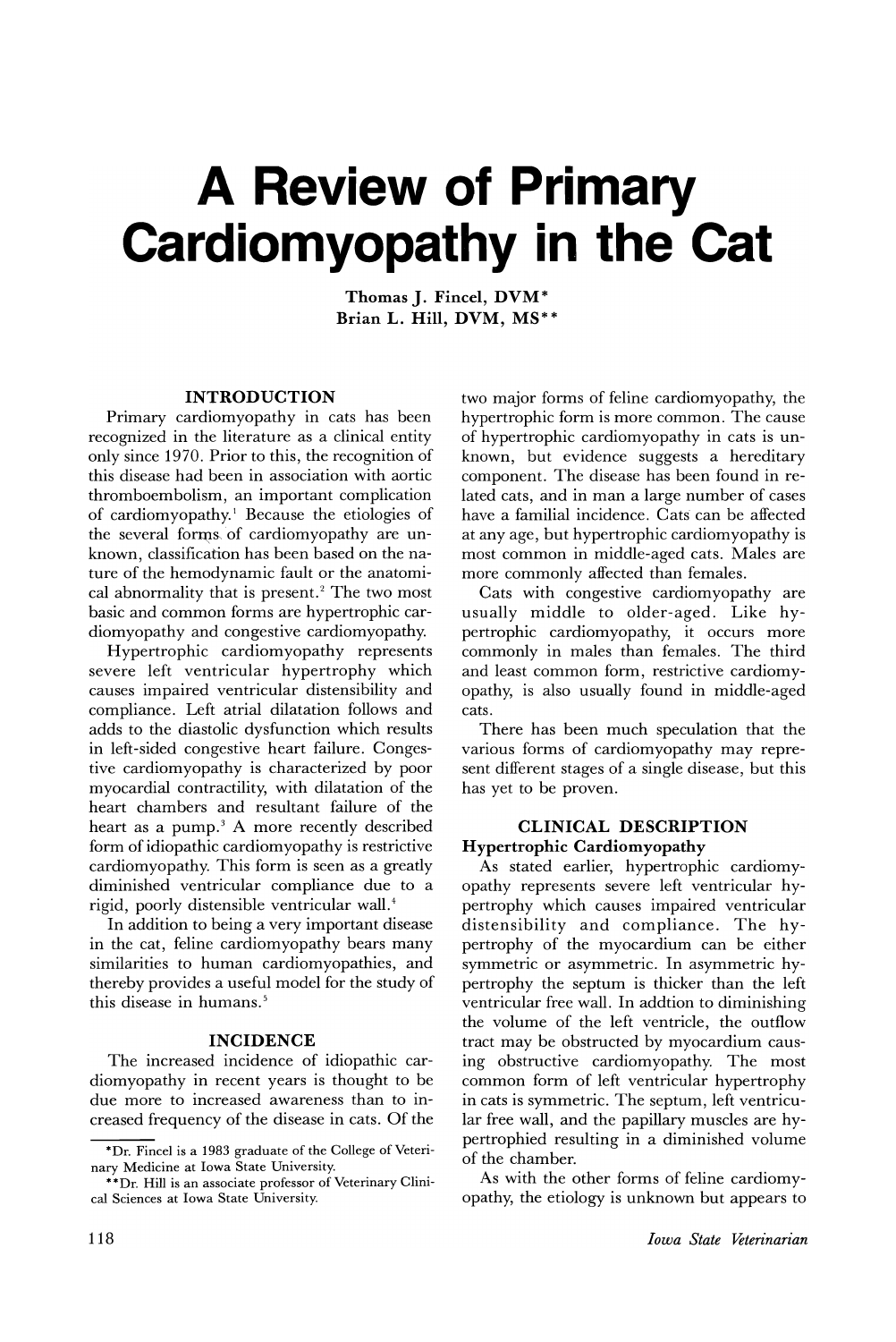involve a hereditary factor. The only breed predilection identified at this time is the Persian.<sup>3</sup> Some of the latest speculation raises the possibility that hypertrophic cardiomyopathy may be a disorder of developing embryonal endocrine tissue. <sup>6</sup> It is hypothesized that a genetic fault results in disturbance of interaction between immature myocardial adrenergic receptor sites and extra-cardiac catecholamines during cardiac embryogenesis. This results in cellular disarray and ventricular hypertrophy. Other research is being directed at possible abnormal calcium metabolism, which may contribute to the basic disease process. <sup>4</sup>

The most common clinical signs of hypertrophic cardiomyopathy in the cat are dyspnea and aortic thromboembolism. Other less common presenting signs include lethargy, anorexia, and sudden death. Auscultation is a valuable tool in diagnosing this disease. Many cats have a systolic murmur of mitral valvular insufficiency and a third or fourth heart sound.

Macroscopic pathology shows hypertrophy of the ventricular septum as well as the left ventricular free wall and papillary muscles in most cases. This results in a significant decrease in the size of the left ventricular cavity as well as obstructing the outflow tract in many cases.<sup>7</sup> Mitral valvular fibrosis/thickening and hypertrophied papillary muscles result in a mitral valvular insufficiency. Left atrial dilatation is present, often to extreme degrees. Stress and tachycardia appear to be important precipitating factors in producing the secondary effects, pulmonary edema and acute dyspnea. A tachycardia produced by the stress of exercise shortens diastolic filling time. Cardiac output falls, further limiting diastolic filling. The smaller lumen also contributes to decreased ventricular filling and the resulting change in end diastolic pressure. Cardiac output falls because the tachycardia is not sufficient to compensate for the drop in stroke volume caused by the poor filling. Pulmonary congestion and edema with dyspnea result from the left-sided heart faulure.<sup>3</sup> Another very important sequela, thromboembolism, occurs when blood stagnates and clots in the very dilated left atrium or in the apex of the left ventricle. After these clots break free and enter the aorta, they may lodge in several locations, the most common of which is the trifurcation of the descending aorta at the external iliac arteries. Other less common areas of thromboembolism include the front legs, the kidneys, and the brain.

*VOl.* 45) *No. 2*

Aortic thromboembolism itself is a cause of stress and tachycardia because of the pain and shock produced, and therefore, further compromises cardiac function.

Microscopic pathology in hypertrophic cardiomyopathy is also very distinctive. The muscle cells are enlarged and have large hyperchromatic nuclei. Muscle bundles show bizarre disarrangement and are separated by an increased amount of interstitial connective tissue. There are often focal areas of the endocardium that are replaced by active fibroplasia. Also, the atrioventricular Purkinje fibers are frequently interrupted by or mixed with many dense colla-· gen fibers. <sup>7</sup>

Electrocardiography is an important tool in diagnosing hypertrophic cardiomyopathy. However, a variety of abnormalities may be seen, and this must be taken into account when interpreting results. Prolongation and increased amplitude of both the P wave and the QRS interval in lead II are the most commonly observed abnormalities. Most cats will also show a left axis deviation, although normal axis and right axis deviations have been recorded in affected cats. Several types of atrioventricular conduction disturbances are commonly seen, as well as a left anterior fascicular branch block. Rhythm disturbances include premature ventricular contractions, atrial fibrillation, atrial tachycardia, and ventricular tachycardia.

Radiology can also be very helpful in diagnosing hypertrophic cardiomyopathy. Gross cardiomegaly is present in most cases. In the lateral view, the heart remains in its normal oblique position within the thorax. There is usually some tracheal elevation due to dilatation of the left atrium. There is often radiographic evidence of left ventricular enlargement, and there may be an increase in sternal-cardiac contact area. The dorsoventral projection is usually the most helpful in visualizing the typical signs of hypertrophic cardiomyopathy. The radiographic hallmark in this view is the increased width of the cranial portions of the cardiac silhouette with the apex remaining narrow or becoming pointed, giving the appearance of a characteristic "valentineshaped" heart. A prominence at the two o'clock position is contributed by an enlarged left auricular appendage, and the right prominence at the nine to eleven o'cloCK position is due to the "displaced" right ventricle. <sup>2</sup> A mild amount of perihilar pulmonary edema is present in cases with left heart failure. In more severe cases in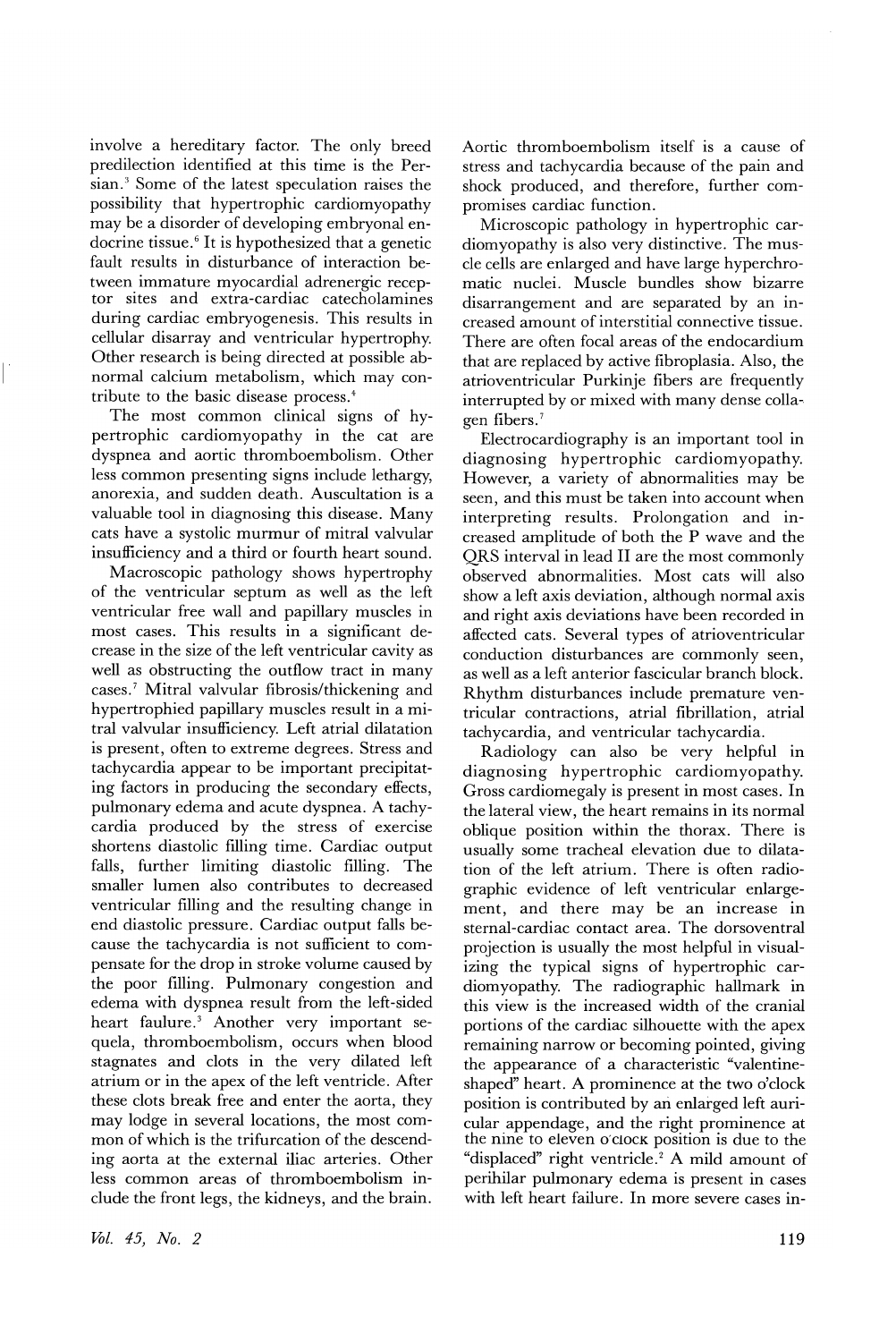creased alveolar densities will be visualized most extensively in the caudal lung lobes.

Angiography is even more helpful than survey radiographs in diagnosing hypertrophic cardiomyopathy. Angiographic studies of the left ventricle reveal severe left ventricular hypertrophy with greatly reduced end diastolic volume. Muscular hypertrophy around the body of the ventricle usually appears to be greater than that at the apex. Many angiocardiograms also show evidence of radiolucent filling defects in the left ventricle caused by hypertrophied papillary muscles. Mitral insufficiency is present along with a dilated left atrium.<sup>7</sup>

Hemodynamic studies indicate two consistent readings that may help diagnose the cardiomyopathy. First, mean systolic pressures remain within normal limits. Second, the end diastolic pressure is consistently increased several times normal.

Laboratory findings with hypertrophic cardiomyopathy are inconsistent. A neutrophilic leukocytosis may occasionally be found. This probably represents a stress reaction but must be remembered when differentiating this disease from bacterial endocarditis. The muscle enzyme levels are also occasionally elevated, presumably from myocardial necrosis or skeletal muscle infarctions from arterial thromboembolism. Renal function tests may show renal pathology if the renal artery is thrombosed.<sup>2</sup>

# Congestive Cardiomyopathy

Feline congestive cardiomyopathy is characterized by dilated ventricles and atria with poor myocardial contractility. The result of these changes is the failure of the heart as a pump. Congestive cardiomyopathy is considered a primary myocardial disease of unknown cause; however, several etiologies have been proposed. Present thought is that congestive cardiomyopathy is the result of myocardial damage caused by a variety of myocardial insults. Since the domestic cat is affected by many viral diseases, the possible progression of viral myocarditis to cardiomyopathy presents the most popular hypothesis at this time. Picornaviruses, herpesviruses, and reoviruses have been isolated from affected cats, and a latent or carrier state has been implicated for feline herpesvirus.<sup>7</sup> This still remains largely unsupported, and there have been few observations of a transition from myocarditis to congestive cardiomyopathy. Viral myocarditis is a

well-established entity in humans and is also considered a possible cause of cardiomyopathy in man. There are a variety of alternative etiologies that have been postulated with little supporting evidence. One of these is an immunologic disorder causing circulating antimyocardial antibodies and defective suppressor cell function of lymphocytes. Others include endocrine abnormalities involving prostaglandin  $E_1$ , and effects of chemical toxins on the myocardium.

The most common presenting clinical signs seen with feline congestive cardiomyopathy include anorexia and lethargy. Other signs include dyspnea, shock, depression, dehydration, hypothermia, bradycardia, and aortic thromboembolism. <sup>3</sup> Pleural effusion is a common result of the right-sided heart faulure, yet ascities is rarely seen. Auscultation may reveal muffied heart sounds due to pleural effusion. Systolic murmurs of mitral and tricuspid insufficiency as well as third heart sounds are also frequently found if there is not excessive fluid in the thorax.

Macroscopic pathology of congestive cardiomyopathy shows generalized cardiomegaly with ventricular and atrial dilatation. This results in a globular-shaped heart with thin, flabby ventricular walls; papillary muscles and trabeculae are flattened and atrophic. Also, areas of endocardial fibrosis are seen as with hypertrophic cardiomyopathy. Hydrothorax is often seen, along with pulmonary congestion and edema, and hepatic congestion. Thromboembolism is also frequently seen, again most commonly in the caudal abdominal aorta.<sup>5</sup>

Microscopic examination reveals only minor cardiac histopathologic alterations. There is usually a mild hypertrophy of the muscle fibers in the ventricular walls, as well as a mild, diffuse myocardial interstitial fibrosis. Unlike the hypertrophic form, myofibril disarray is not present.<sup>5</sup>

The most frequent electrocardiographic abnormalities seen with congestive cardiomyopathy include premature ventricular contractions and a tall, wide QRS complex in lead II. Other abnormalities may be inconsistently observed, but there usually is no significant axis deviation.<sup>7</sup>

Radiology can be helpful in identifying cats with congestive cardiomyopathy; however, due to a high degree of variability, radiographic signs are not normally considered diagnostic. Pleural effusion, a complication often present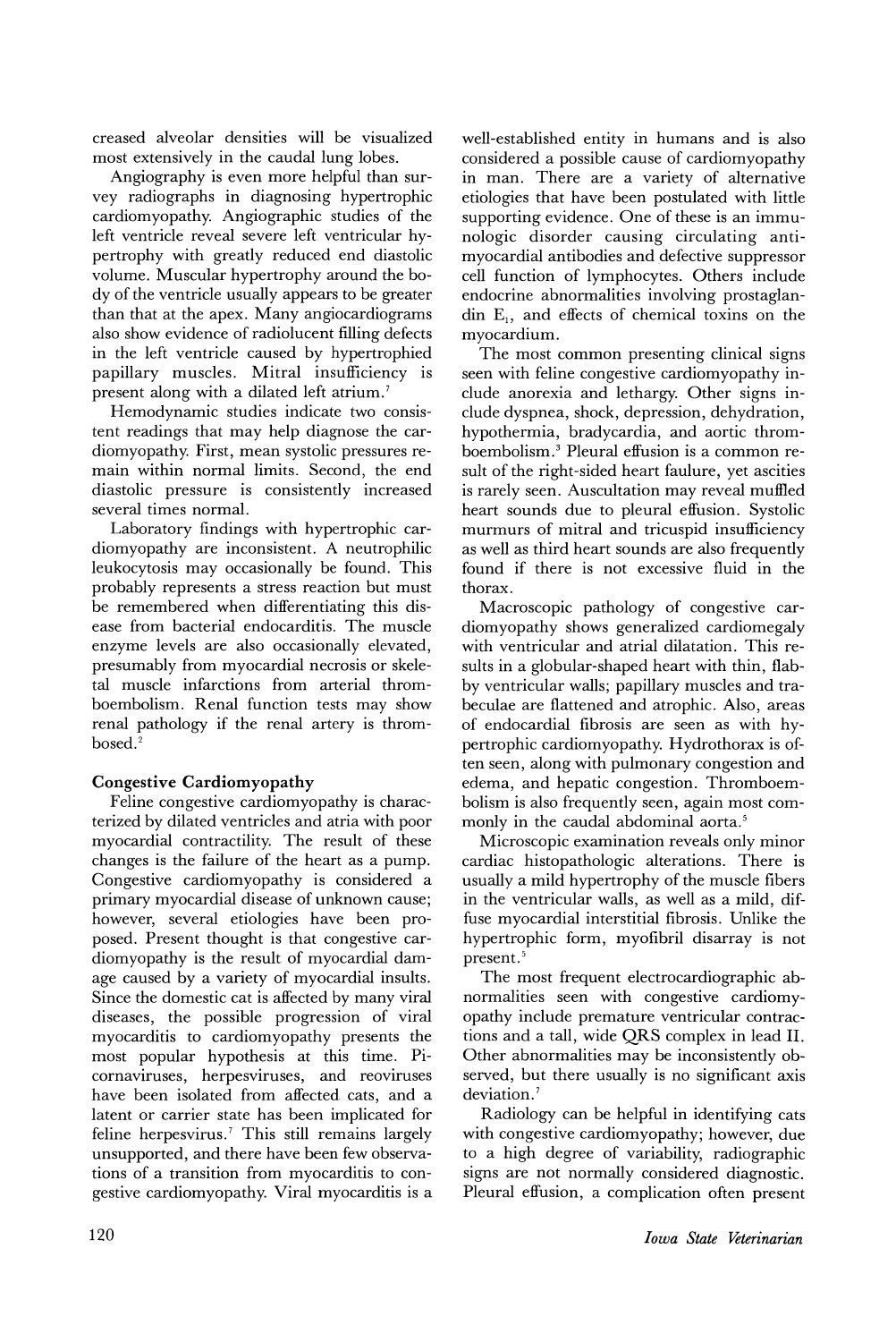in these cats, must be resolved with thoracocentesis or diuretic therapy prior to radiography. The radiographic change most commonly seen is an enlarged, globular-shaped heart due to dilatation of all chambers. Hepatomegaly is another frequently seen sign of right heart failure in addition to pulmonary edema. As stated previously, ascites is rarely seen, unlike right-sided heart failure in the dog.

Angiography is one of the most reliable methods of diagnosing congestive cardiomyopathy if the patient is not debilitated to undergo the study. There is often extreme ventricular dilatation with increased end diastolic volume. Atrioventricular valvular insufficiency is also commonly seen together with dilated atria. Another very distinctive change often observed is a very prolonged circulation time.<sup>3</sup>

Hemodynamic studies have shown two changes that can be helpful in diagnosing congestive cardiomyopathy. First, the left ventricular systolic pressure is commonly low or at the low end of normal. Second, as in hypertrophic cardiomyopathy, the left ventricular end diastolic pressure is consistently several times higher than normal.?

Laboratory findings are inconsistent and similar to those found with the hypertrophic form of feline cardiomyopathy. Possible differences that may be observed with the congestive form are an increase in the levels of the liver enzymes due to hepatic congestion, and a pre-renal azotemia.

#### Restrictive Cardiomyopathy

Restrictive cardiomyopathy is the most recently described form of the feline cardiomyopathies. It is also the most uncommon. Two basic pathologic forms of restrictive cardiomyopathy have been described. The first is characterized by severe endocardial fibrosis. The second form is less common and is associated with increased numbers of abnormal moderator bands in the left ventricle. At the present time, the etiologies of both of these are unknown.

Restrictive cardiomyopathy due to endocardial fibrosis shows many of the same signs as the other cardiomyopathies. It occurs most frequently in middle-aged male cats. The most common presenting signs are dyspnea, anorexia, and thromboembolism. Electrocardiography often reveals conduction and rhythm disturbances including premature ventricular contractions and atrial fibrillation. Radiology frequently shows left atrial enlargement and sometimes shows the presence of pleural fluid. Angiography is again the best way to show the changes of endocardial fibrosis in the living cat. The most frequently observed signs are apical dilatation of the left ventricle and irregular filling defects. A-V valvular insufficiency and severe left atrial enlargement are also common. Gross pathology of the heart reveals severe endocardial thickening, especially of the left ventricular inflow and outflow tracts, papillary muscles, and chordae tendinae. Left atrial enlargement is usually evident. Histologically, severe endocardial fibrosis is seen. <sup>4</sup>

Restrictive cardiomyopathy due to abnormal moderator bands is also most often found in middle-aged male cats. Again, the most common clinical signs include dyspnea, lethargy, anorexia, and thromboembolism. The pathological change in this form of cardiomyopathy is an abnormal network of left ventricular moderator bands and an associated cardiac decompensation. The moderator bands are increased in number and size and are seen bridging the left ventricular free wall and septum and entangling the papillary muscles. Electrocardiographic abnormalities show intraventricular conduction defects, especially right bundle branch block, and atrioventricular blocks and bradyarrythmias. Radiology may reveal generalized cardiomegaly, hydrothorax, and pulmonary edema. Angiography shows irregularly shaped or indented left ventricles and a dilated left atrium.<sup>9</sup>

#### Aortic Thromboembolism

Systemic arterial embolism occurs in approximately 50 % of all cats with symptomatic cardiomyopathy, making this the most common complication accompanying this disease.

Aortic thromboembolism was well-described many years before its relationship with cardiomyopathy was known. This recognition comes from the relatively dramatic clinical signs that occur when a major artery is occluded.

It is generally thought that most thrombi originate in the left atrium, aorta, and apex of the left ventricle. Most are considered to be due to mural or arterial lesions. The most common site of acute major arterial thromboembolism is the caudal aorta at the trifurcation of the external iliac arteries. Usually both rear legs are affected, but the lesion can be unilateral. Other common areas of thromboembolism include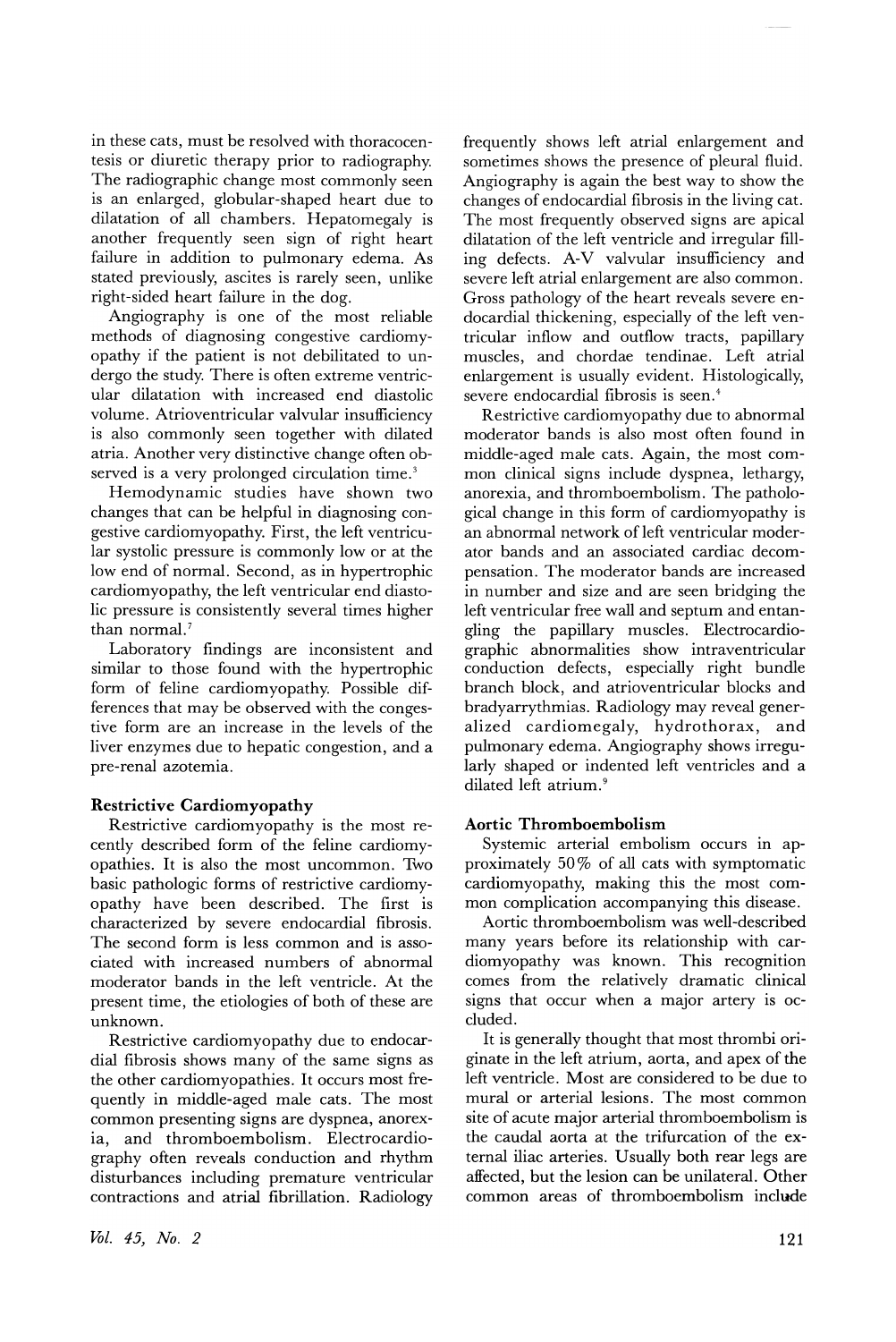the brachial arteries, the renal arteries, and the mesenteric arteries.

Clinical signs on presentation will be determined by the area of ischemia involved. Hind leg signs range from pain and ataxia soon after the embolism, progressing to complete flaccid paralysis. The affected limbs will be cyanotic, cool, and painful with no femoral pulse. The gastrocnemius muscle is often contracted and the local neural reflexes are lost. Also, a toenail may be clipped short and it will not bleed normally. Renal function tests may show severe azotemia if one of both renal arteries are occluded. Abdominal pain may also result from renal or mesenteric artery embolization.

The severity of signs will depend on how quickly adequate collateral circulation can be established. Simple mechanical occlusion will not prevent the development of adequate collaterail circulation. However, there is a release of vasoactive substances from the thrombus, most importantly serotonin, which causes vasoconstriction of collateral vessels. Therefore, effective collateral circulation only occasionally develops in clinical cases of aortic thromboembolism.<sup>1</sup> Selective arterial or nonselective venous angiography can be used to determine the location and extent of a thrombus as well as to visualize any developing collateral circulation.

#### **TREATMENT**

In general, therapy for a cat presented with the common signs of cardiomyopathy (dyspnea or thromboembolism) is directed toward stabilizing the patient until their complete status can be evaluated. Phenothiazine tranquilizers are recommended for two reasons. First, tranquilizers will sedate the animal and reduce stress, which is an important precipitating factor in the cardiac decompensation. Second, these drugs cause vasodilation which will help open collateral vessels in the case of thrornboembolism. Also, phenothiazines are hypotensive drugs, which must be remembered if the animal is in circulatory failure.

Oxygen therapy should be administered if the animal is hypoxic, and 35 % alcohol can be nebulized if pulmonary edema is severe. Furosemide should also be started in cases with dyspnea from pulmonary edema or pleural fluid. An initial dose of 1 to 2 mg/lb is given intravenously for fast effect. Thoracocentesis can also be done for cases with significant pleural effusion. Aminophylline may be indicated at a dosage of 5 mg/lb for its bronchodilator effects if dyspnea is severe. Rapid digitalization may rarely be indicated in cases with severe heart failure, but cats tolerate digitalis glycosides very poorly and toxicity reactions are common.

# **Arterial Thromboembolism**

Once the patient is stabilized, the most important presenting problem is bilateral rear leg paresis/paralysis due to aortic thromboembolism. The neurologic and muscular status of the area should be evaluated to determine the severity of the insult and to evaluate the progress of treatment. A phenothiazine tranquilizer like acetylpromazine maleate should be given for its sedative effects. Its sympatholytic effect also helps establish collateral circulation by causing vasodilation.

Anticoagulants are also indicated to prevent further thrombosis. Arterial thrombi are initiated by platelet aggregation with secondary fibrin deposition, whereas venous thrombi consist primarily of fibrin clots. Therefore, platelet anti-aggregates are indicated, usually aspirin. A dosage of buffered aspirin of *1f4* of a five grain tablet every day can be given to the averagesized cat and is an effective platelet anti-aggregate. Aspirin works by inhibiting the prostaglandin thrombroxane  $A_2$ , which is the factor that is thought to promote collateral inhibition and platelet aggregation after aortic thrombosis in the cat.<sup>10</sup> Heparin may also be used for its anti-clotting effects at a dosage of 50 IV intravenously and repeated every eight hours subcutaneously.

Surgical embolectomy can be attempted but is not widely recommended. These cats are often very poor anesthetic risks. Also, the success rate of the surgery is poor due to the associated vasoconstriction and recurrence of the clot. If embolectomy is to be attempted, the patient should be stable and the surgery must be performed as soon as possible to increase the chances of success. The aorta is opened over the area of the thrombus via a ventral midline incision. Indications for embolectomy include thrombosis proximal to the renal arteries, complete neurologic dysfunction of the hindlegs, a worsening condition with medical treatment, and thrombosis in a cat with stable cardiovascular function.

Thrombolytic agents like urokinase or streptokinase may be of benefit, but have not been clinically evaluated; also, prostacyclin has been advocated.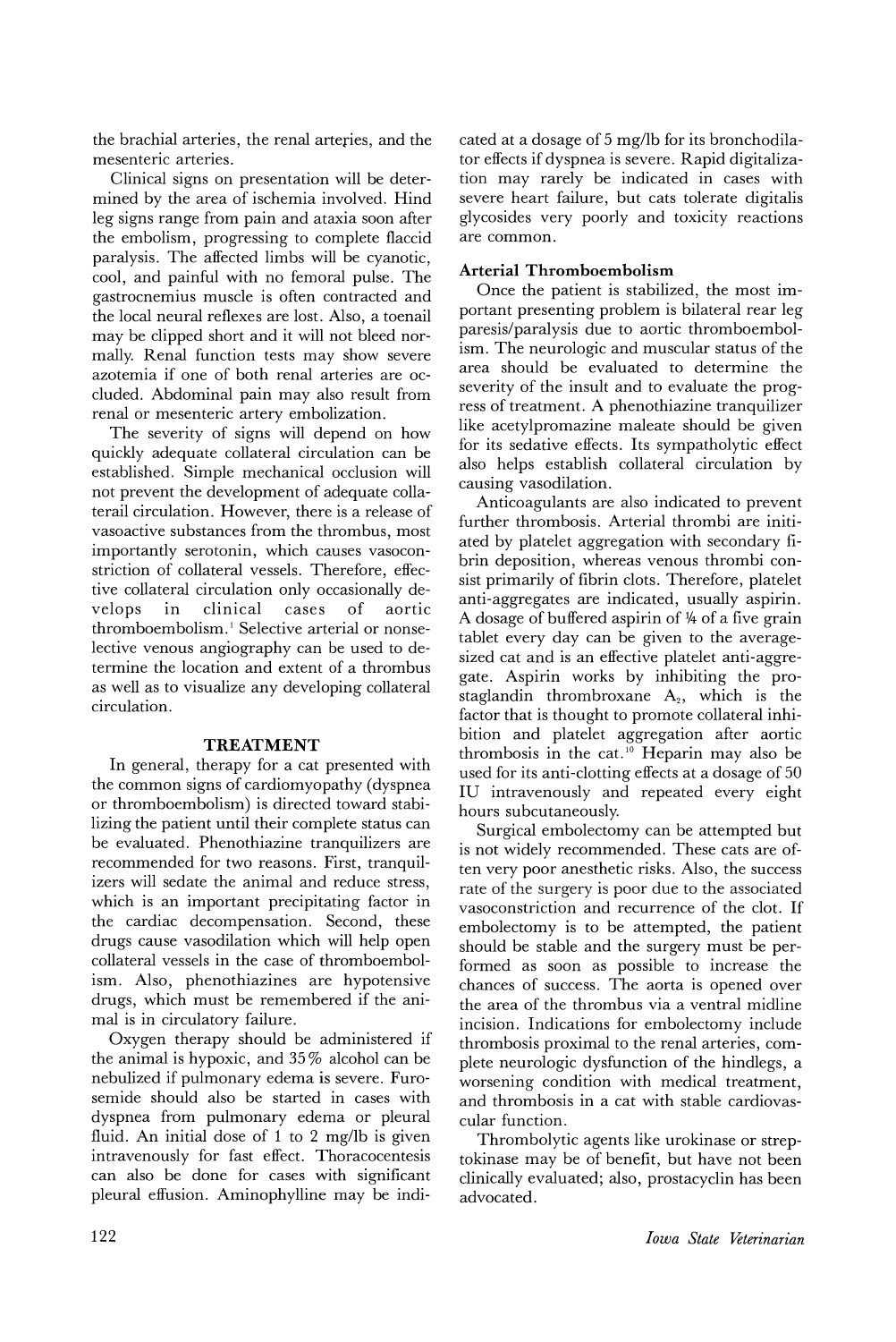## **Hypertrophic Cardiomyopathy**

Once the diagnosis has been made of the type of cardiomyopathy an individual patient has, treatment can be initiated to try to correct the underlying cardiac problems. In hypertrophic cardiomyopathy the pathogenesis is a stress-related release of endogenous catecholamines which causes stimulation of betaadrenergic receptors in the heart. This causes an increase in heart rate and myocardial oxygen consumption and a decrease in diastolic filling time. Propranolol is a beta-adrenergic antagonist that is commonly used to counteract the increased level of catecholamines. Propranolol should be used only after pulmonary edema and other signs of heart failure have been resolved. By using this drug, it is hoped that ventricular filling will be improved, oxygen requirements will be reduced, and cardiac automaticity will be decreased. In addition, propranolol inhibits platelet aggregation which may help in the prevention of thrombus formation. Propranolol should not be used in patients with aortic thromboembolism due to its vasoconstrictive effects. It is used at a dosage of 2.5 to 5.0 mg, two or three times a day in an average size cat. The main benefit of propranolol is as a preventative of heart failure in hypertrophic cardiomyopathy, and it is very important that signs of heart failure not be present before or after propranolol is used. A beta, antagonist may also be used for its more selective effects.

Furosemide is also indicated for long-term treatment of hypertrophic cardiomyopathy. It is given to eliminate excess fluid from the patient and to cause a slightly negative sodium balance. The dosage should be adjusted to the individual's response and be kept to the smallest effective dose on an intermittent schedule.<sup>4</sup>

# **Congestive Cardiomyopathy**

Cats that are diagnosed as having congestive cardiomyopathy usually are presented with pulmonary edema and pleural effusion. As stated earlier, diuretics and thoracocentesis are usually indicated. Shock and dehydration are also common findings, so fluids like 5% dextrose may be administered intravenously. The major treatment for the heart failure is a cardiac glycoside for its positive inotropic and negative chronotropic effects. Digoxin is tolerated very poorly in the cat, so dosages must be monitored very closely. Toxicity is characterized by vomiting, diarrhea, and anorexia. Cats in very serious condition may be rapidly digitalized intravenously with a dose of 0.01 mg/lb of body weight divided into four doses given over four hours. Slow digitalization is preferred and done at a dose of 0.003 to 0.005 mg/lb of body weight per day divided into two doses.<sup>2</sup> Vasodilators such as nitroglycerine ointment may be of benefit in the acute treatment of some cats with heart failure. The prognosis for cats with congestive cardiomyopathy is grave, and they commonly die within the first day or two. Long-term treatment for those that survive the initial episode includes digoxin and furosemide therapy with restriction of exercise and sodium.

Some recent work has also shown that a beta-blocker like propranolol may be of help after the patient has been digitalized and is out of heart failure. It will reduce a high heart rate to allow better diastolic filling and more efficient use of oxygen by the myocardium. Other recent work indicates that an oral vasodilator may be indicated for long-term treatment. It is postulated that the beneficial effects are from the decreased work of the heart due to peripheral vasodilatation.

## **Restrictive Cardiomyopathy**

There has not been sufficient research on the treatment of the two forms of restrictive cardiomyopathy to suggest the best treatment regimen. In many cases progression of the disease is so advanced by the time of presentation that therapy may be of little benefit. Therapy is based on the presenting signs with digoxin and furosemide being two of the most commonly used drugs.

# **CONCLUSION**

Substantial advances in our understanding of feline cardiomyopathy have been gained over the past 15 years. However, these beginnings have dealt largely with the clinical and pathologic aspects of this major problem in veterinary cardiology. Much has yet to be learned about the etiologies and relationships of the different forms of feline cardiomyopathy. There is also much work to be done in finding the best treatments for the wide range of pathological disturbances this disease presents. In addition, it appears that feline cardiomyopathy closely resembles and will be an important contribution to the understanding of human cardiomyopathy. One thing is certain, the understanding of the many aspects of feline cardiomyopathy will continue to be a challenge to researchers and clinicians alike.